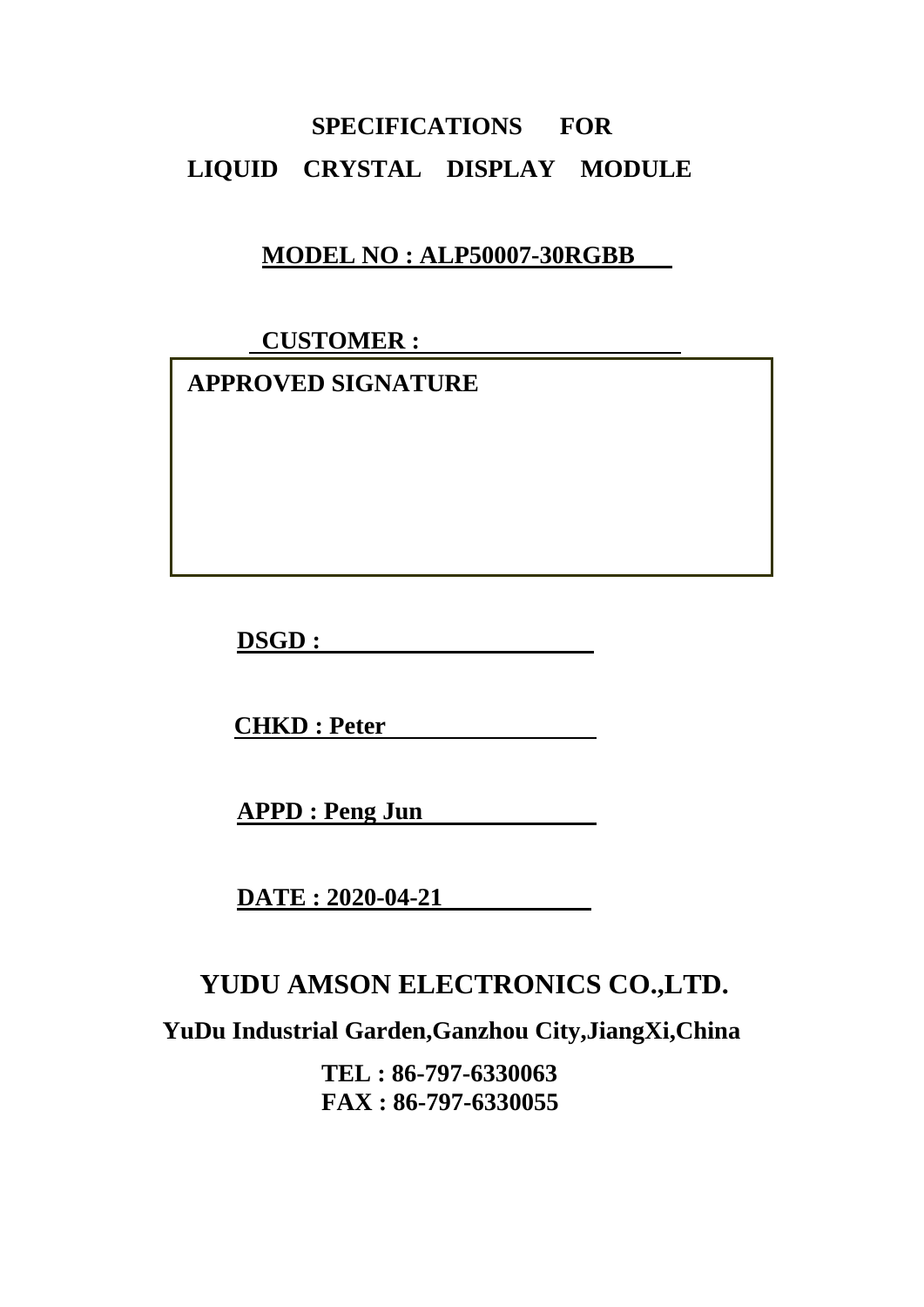

## Model No: ALP50007-30RGBB

| <b>Revision Record</b> |            |                 |         |                        |  |  |  |
|------------------------|------------|-----------------|---------|------------------------|--|--|--|
| No.                    | Date       | Model No.       | Version | Remarks                |  |  |  |
| $\mathbf{1}$           | 2020-04-21 | ALP50007-30RGBB | REV.0   | Spec<br>RoHs-Compliant |  |  |  |
|                        |            |                 |         |                        |  |  |  |
|                        |            |                 |         |                        |  |  |  |
|                        |            |                 |         |                        |  |  |  |
|                        |            |                 |         |                        |  |  |  |
|                        |            |                 |         |                        |  |  |  |
|                        |            |                 |         |                        |  |  |  |
|                        |            |                 |         |                        |  |  |  |
|                        |            |                 |         |                        |  |  |  |
|                        |            |                 |         |                        |  |  |  |
|                        |            |                 |         |                        |  |  |  |
|                        |            |                 |         |                        |  |  |  |
|                        |            |                 |         |                        |  |  |  |
|                        |            |                 |         |                        |  |  |  |
|                        |            |                 |         |                        |  |  |  |
|                        |            |                 |         |                        |  |  |  |
|                        |            |                 |         |                        |  |  |  |
|                        |            |                 |         |                        |  |  |  |
|                        |            |                 |         |                        |  |  |  |
|                        |            |                 |         |                        |  |  |  |
|                        |            |                 |         |                        |  |  |  |
|                        |            |                 |         |                        |  |  |  |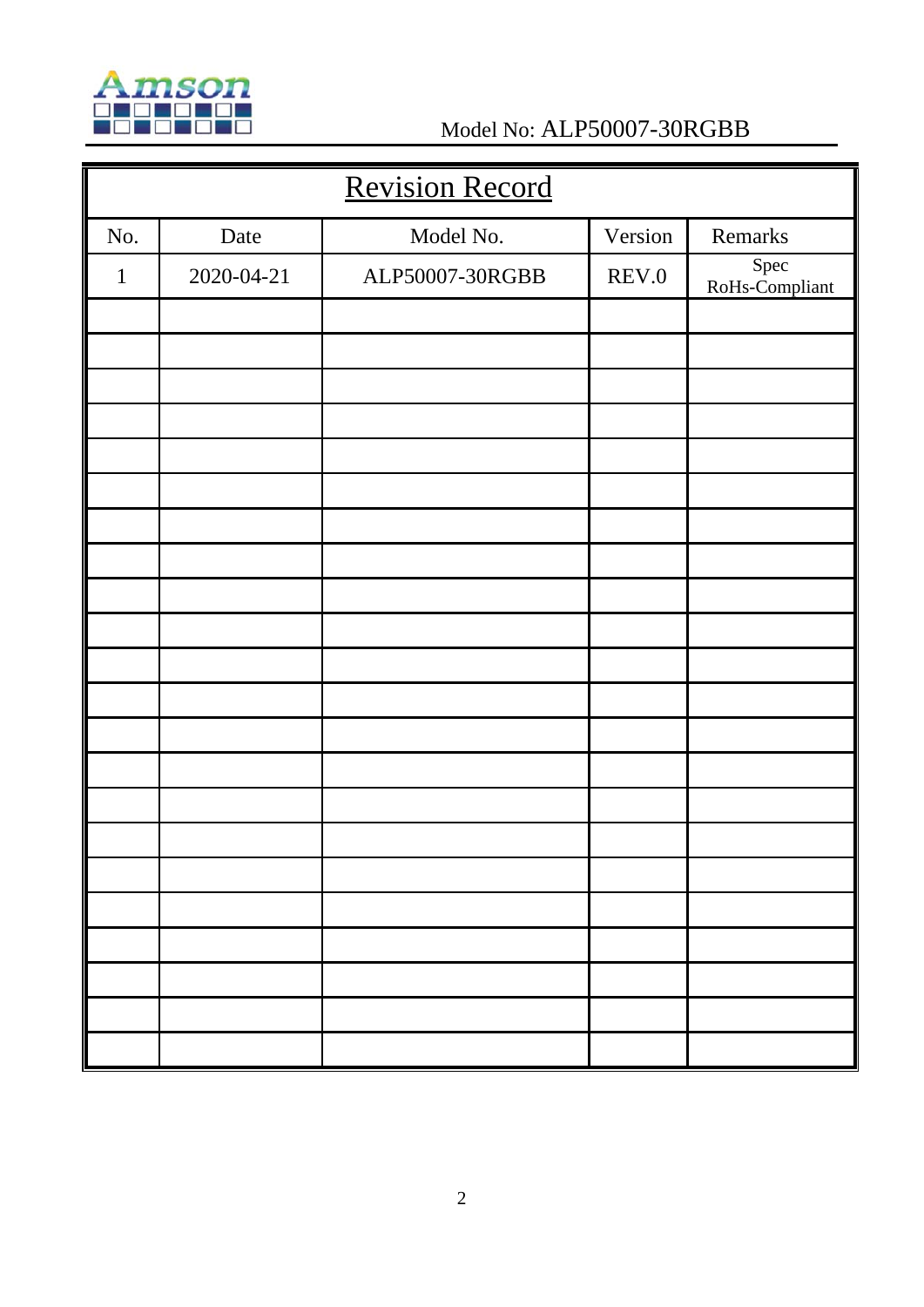

#### Model No: ALP50007-30RGBB

### **MECHANICAL SPECIFICATION**

| <b>ITEM</b>                  | <b>DESCRIPTION</b>                       |  |  |
|------------------------------|------------------------------------------|--|--|
| Product No.                  | ALP50007-30RGBB                          |  |  |
| <b>Controller Board Size</b> |                                          |  |  |
| Light Bar Size               | $504(W) \times 7.0(H) \times 1.26(D)$ mm |  |  |
| <b>Controller Interface</b>  |                                          |  |  |
| <b>ROM Selection</b>         |                                          |  |  |
| Built-in                     |                                          |  |  |
| Module Weight                | T.B.D                                    |  |  |

#### **PIN ASSIGNMENTS CN1**

| Pin No. | <b>Pin Out</b> | <b>Level</b> | <b>Description</b>          |  |
|---------|----------------|--------------|-----------------------------|--|
| 1.      | <b>VDD</b>     | $+5V$        | <b>Power Supply Voltage</b> |  |
| 2.      | <b>VSS</b>     | 0V           | Power Supply Ground         |  |
| 3.      | <b>DIN</b>     | H/L          | Data input                  |  |
| 4.      | NC             |              | No connection               |  |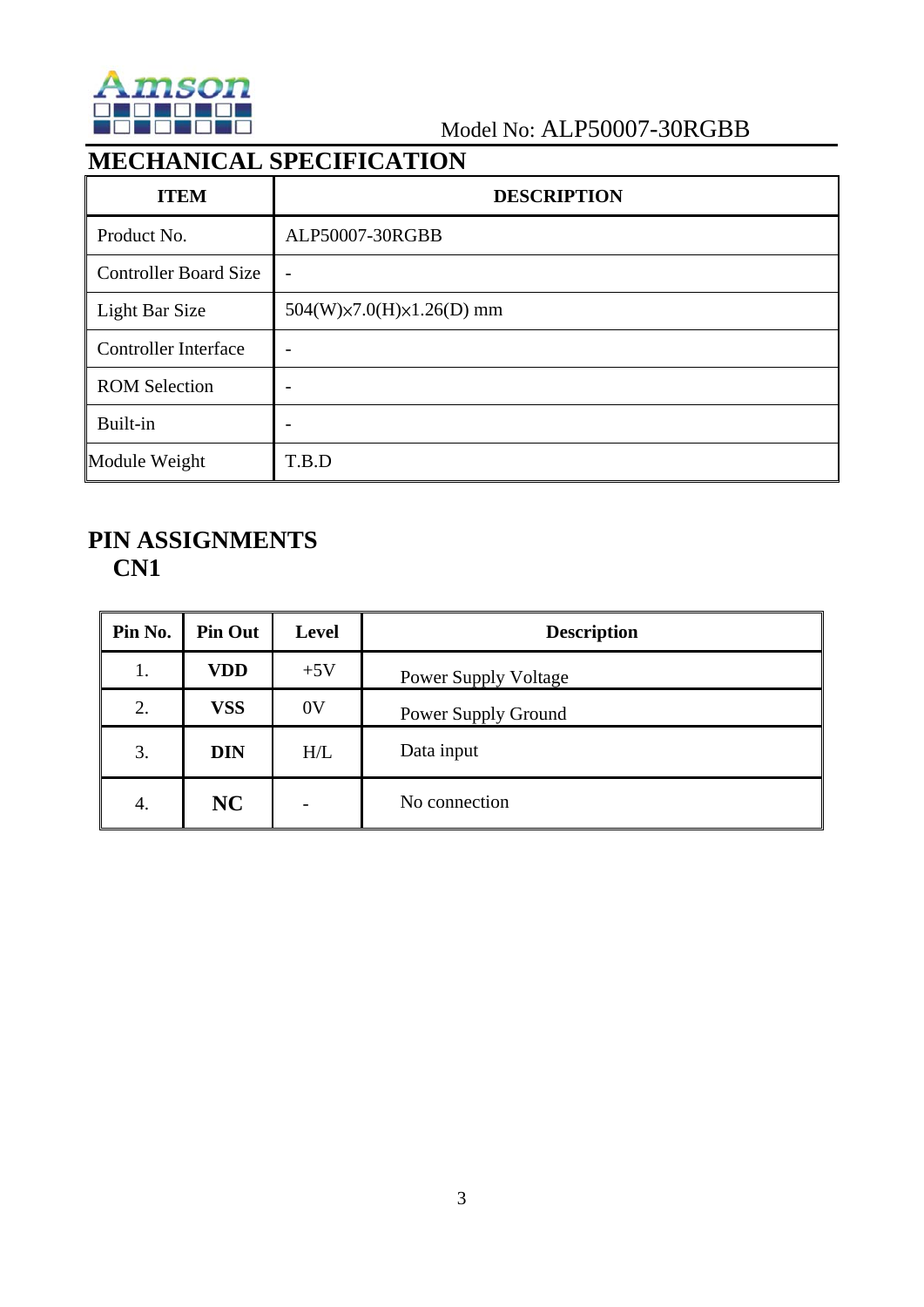

Model No: ALP50007-30RGBB

## **ELECTRO-OPTICAL CHARACTERISTIC TA=2**5℃

| <b>Symbol</b> | <b>Parameter</b>                          | <b>Condition</b> | Min.                     | Typ. | Max.                     | <b>Units</b>     |
|---------------|-------------------------------------------|------------------|--------------------------|------|--------------------------|------------------|
| <b>VDD</b>    | <b>Supply Voltage</b>                     |                  |                          | 5.0  | 5.5                      |                  |
| <b>VIH</b>    | <b>Input High Voltage</b>                 |                  | 0.7VDD                   |      | $VDD+0.3$                | V                |
| <b>VIL</b>    | <b>Input Low Voltage</b>                  |                  | VSS $-0.3$               |      | 0.3VDD                   |                  |
| IDD           | Power Supply current                      | $@VDD=5V$        | 116                      |      | 450                      | MA               |
|               | PEAK WAVELENGTH<br>(Single LED)           | R                |                          | 630  |                          |                  |
|               |                                           | G                |                          | 520  |                          | <b>NM</b>        |
|               |                                           | B                | $\overline{\phantom{0}}$ | 470  | $\overline{\phantom{0}}$ |                  |
|               | <b>LUMINOUS INTENSITY</b><br>(Single LED) | R                | $\overline{a}$           | 47   | -                        |                  |
|               |                                           | G                |                          | 92   |                          | <b>MCD</b>       |
|               |                                           | B                | $\overline{a}$           | 38   | $\overline{\phantom{0}}$ |                  |
|               | <b>VIEWING ANGLE</b>                      |                  |                          | 130  |                          | $2x$ theta $1/2$ |